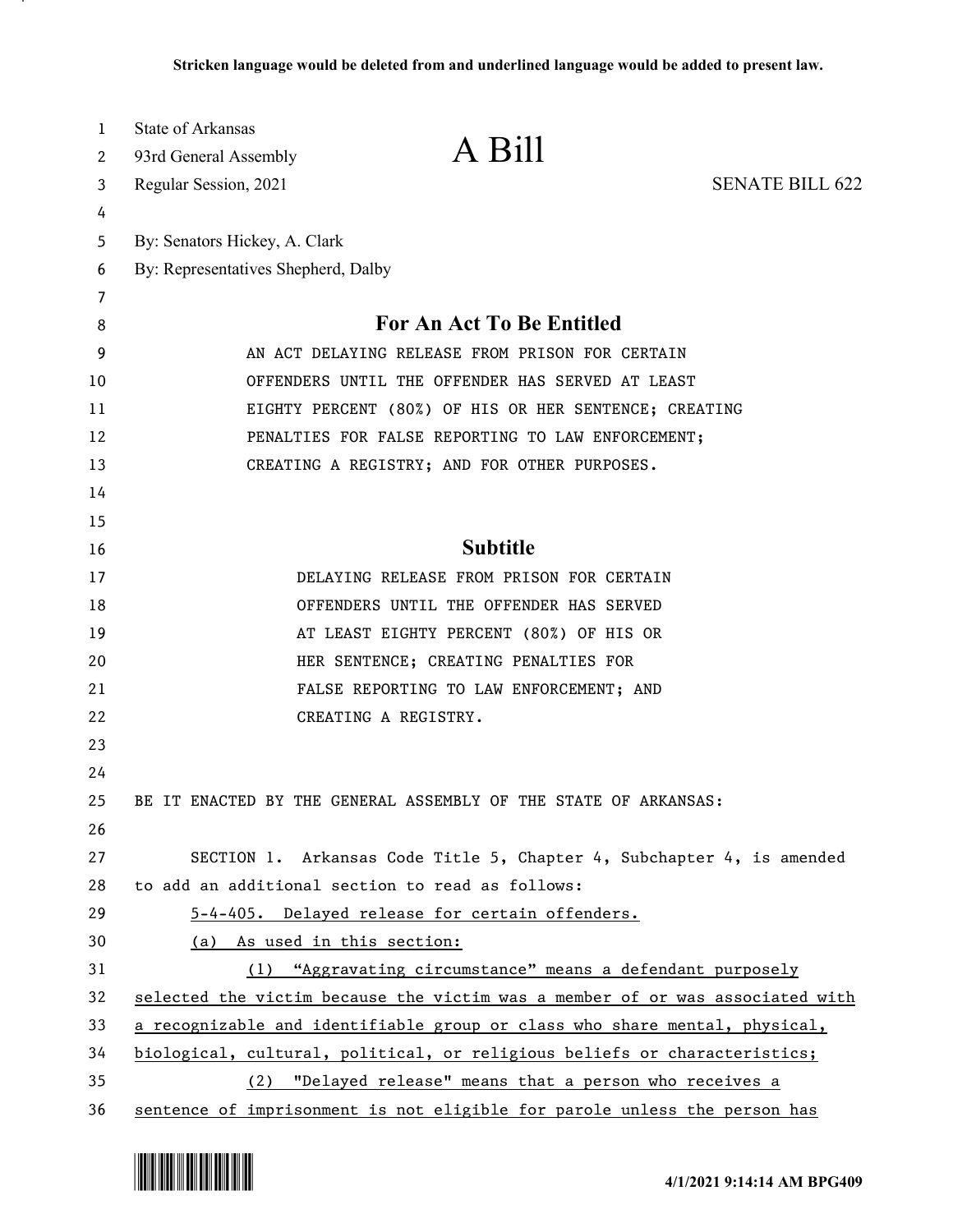| 1  | served at least eighty percent (80%) of his or her sentence;                  |  |  |
|----|-------------------------------------------------------------------------------|--|--|
| 2  | (3) "Purposely selected the victim" does not mean that a                      |  |  |
| 3  | defendant's mere abstract belief or expression was hostile or contrary to the |  |  |
| 4  | victim's being a member of or was associated with a recognizable and          |  |  |
| 5  | identifiable group or class who share mental, physical, biological, cultural, |  |  |
| 6  | political, or religious beliefs or characteristics; and                       |  |  |
| 7  | (4)<br>"Serious felony involving violence" means:                             |  |  |
| 8  | Murder in the first degree, § 5-10-102;<br>(A)                                |  |  |
| 9  | Murder in the second degree, § 5-10-103;<br>(B)                               |  |  |
| 10 | (C)<br>Battery in the first degree, § 5-13-201;                               |  |  |
| 11 | Aggravated assault, § 5-13-204;<br>(D)                                        |  |  |
| 12 | Terroristic threatening, § 5-13-301, if a felony<br>(E)                       |  |  |
| 13 | offense;                                                                      |  |  |
| 14 | (F)<br>Terroristic act, § 5-13-310;                                           |  |  |
| 15 | (G)<br>Arson, § 5-38-301;                                                     |  |  |
| 16 | Unlawful discharge of a firearm from a vehicle, § 5-<br>(H)                   |  |  |
| 17 | $74 - 107$ ; and                                                              |  |  |
| 18 | (I)<br>An attempt, a solicitation, or a conspiracy to commit                  |  |  |
| 19 | an offense listed in this subdivision (a)(4) if the attempt, solicitation, or |  |  |
| 20 | conspiracy itself is a felony.                                                |  |  |
| 21 | $(b)(1)(A)$ A person who commits a serious felony involving violence is       |  |  |
| 22 | subject to delayed release if the state proves beyond a reasonable doubt that |  |  |
| 23 | the person committed a serious felony involving violence under an aggravating |  |  |
| 24 | circumstance.                                                                 |  |  |
| 25 | In order to seek delayed release under this section,<br>(B)                   |  |  |
| 26 | the state shall set out the allegation in the indictment, in the information, |  |  |
| 27 | or in a separate filing.                                                      |  |  |
| 28 | (2) If the finder of fact is the circuit court, the state may                 |  |  |
| 29 | present evidence of an aggravating circumstance during its case-in-chief, and |  |  |
| 30 | if the circuit court finds the person guilty and sentences the person to a    |  |  |
| 31 | term of imprisonment, the circuit court shall make the determination as to    |  |  |
| 32 | whether the state proved beyond a reasonable doubt that the person committed  |  |  |
| 33 | a serious felony involving violence under an aggravating circumstance and     |  |  |
| 34 | sentence the person accordingly.                                              |  |  |
| 35 | $(3)(A)$ If the finder of fact is a jury, the jury shall first                |  |  |
| 36 | hear all evidence relevant to the serious felony involving violence with      |  |  |

2 4/1/2021 9:14:14 AM BPG409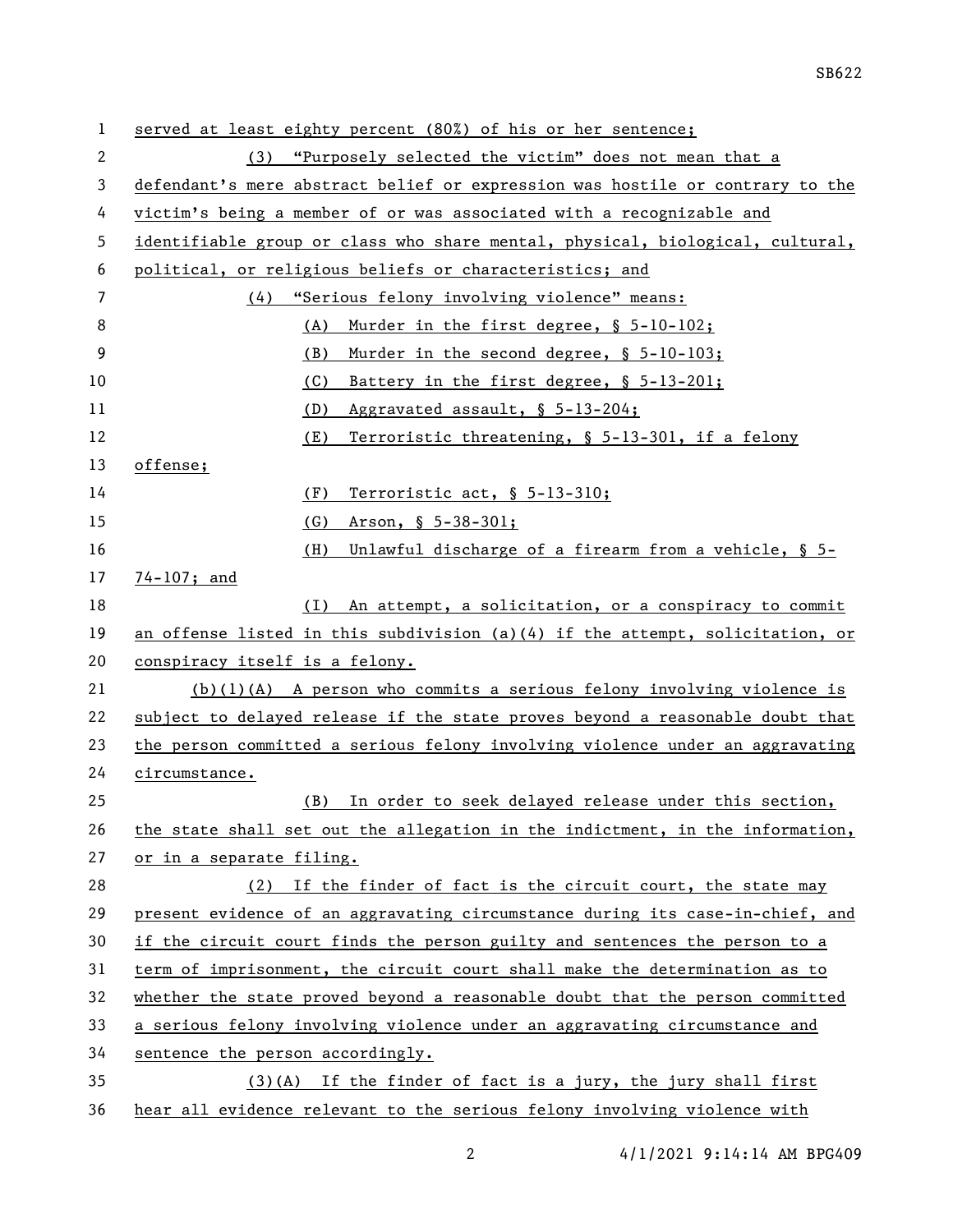| 1              | which the person is charged and shall retire to reach a verdict of guilt or  |
|----------------|------------------------------------------------------------------------------|
| 2              | innocence on the charge.                                                     |
| 3              | If the person is found guilty of the serious felony<br>(B)                   |
| 4              | involving violence, the circuit court shall then instruct the jury that the  |
| 5              | state seeks a sentence of imprisonment that would provide for delayed        |
| 6              | release.                                                                     |
| $\overline{7}$ | (C) The state may then offer additional evidence and                         |
| 8              | argument that one (1) or more aggravating circumstances existed, which the   |
| 9              | person may rebut with his or her own evidence and argument.                  |
| 10             | (D) The jury shall retire again and then determine a                         |
| 11             | sentence and, if the sentence includes a term of imprisonment, a finding as  |
| 12             | to whether the person is subject to delayed release.                         |
| 13             | (c) This section does not:                                                   |
| 14             | (1) Interfere with the exercise of rights protected by the                   |
| 15             | United States Constitution or the Arkansas Constitution, including without   |
| 16             | limitation the right of clergy to express religious beliefs during a         |
| 17             | religious service or ceremony;                                               |
| 18             | (2) Serve as a basis to create a protected classification or                 |
| 19             | prohibit discrimination under the Intrastate Commerce Improvement Act, § 14- |
| 20             | $1-401$ et seq.;                                                             |
| 21             | (3) Expand or contract the protections afforded by the Arkansas              |
| 22             | Civil Rights Act of 1993, § 16-123-101 et seq.                               |
| 23             | This section shall not be altered, broadened, or narrowed through<br>(d)     |
| 24             | federal or state executive action.                                           |
| 25             |                                                                              |
| 26             | SECTION 2. Arkansas Code § 5-53-131 is amended to read as follows:           |
| 27             | 5-53-131. Frivolous, groundless, or malicious prosecutions.                  |
| 28             | Any officer or any person who knowingly brings or aids and<br>(a)            |
| 29             | encourages another person to bring a frivolous, groundless, or malicious     |
| 30             | prosecution upon conviction is guilty of a Class A misdemeanor.              |
| 31             | (b) Any officer or any person who knowingly brings or aids or                |
| 32             | encourages another person to bring a frivolous, groundless, or malicious     |
| 33             | prosecution seeking to subject a person to delayed release under § 5-4-405   |
| 34             | upon conviction is guilty of a Class C felony.                               |
| 35             |                                                                              |
| 36             | SECTION 3. Arkansas Code § 5-54-122 is amended to read as follows:           |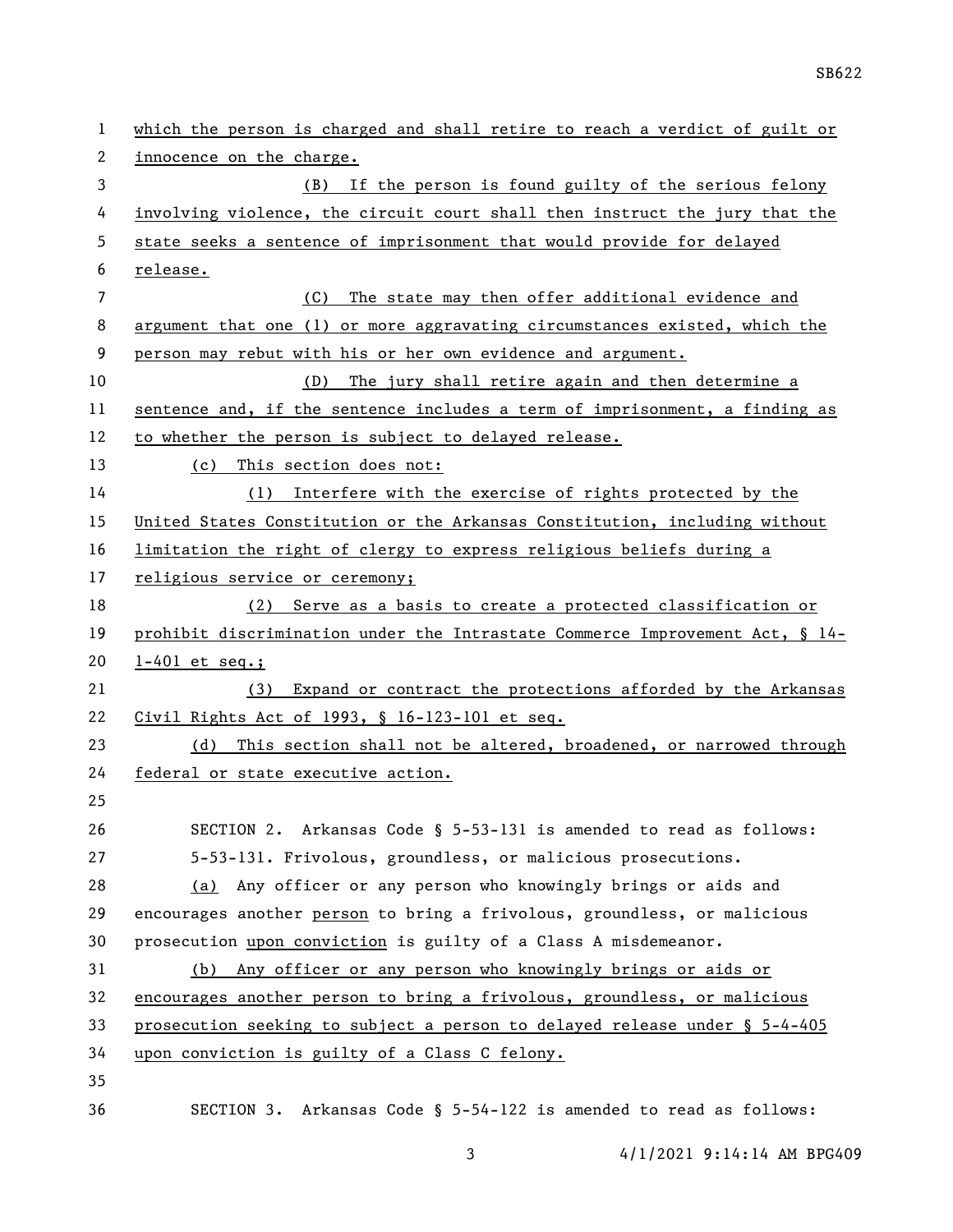5-54-122. Filing false report with law enforcement agency. (a) As used in this section, "report" means any communication, either written or oral, sworn or unsworn. (b) A person commits the offense of filing a false report if he or she files a report with any law enforcement agency or prosecuting attorney's office of any alleged criminal wrongdoing on the part of another person knowing that the report is false. (c)(1) Filing a false report is a Class D felony if: (A) The alleged criminal wrongdoing is a capital offense, Class Y felony, Class A felony, or Class B felony; (B) The law enforcement agency or prosecuting attorney's office to whom the false report is made has expended in excess of five hundred dollars (\$500) in order to investigate the false report, including the costs of labor; (C) Physical injury results to any person as a result of the false report; (D) The false report is made in an effort by the person 18 filing the false report to conceal his or her own criminal activity;  $\Theta$ \* (E) The false report results in another person being arrested; or (F) The false report alleges another person purposely selected the victim of a crime because the victim was a member of or was associated with a recognizable and identifiable group or class who share mental, physical, biological, cultural, political, or religious beliefs or characteristics, for the purpose of delayed release under § 5-4-405. (2) Otherwise, filing a false report is a Class A misdemeanor. SECTION 4. Arkansas Code Title 12, Chapter 12, Subchapter 2, is amended to add an additional section to read as follows: 12-12-220. Registry of certain sentencing orders. (a) The Arkansas Crime Information Center shall maintain a registry of all sentencing orders that include delayed release under § 5-4-405. (b) Upon the entry of a sentencing order requiring delayed release under § 5-4-405, a prosecuting attorney shall furnish a copy to the center in a manner prescribed by the Supervisory Board for the Arkansas Crime Information Center.

SB622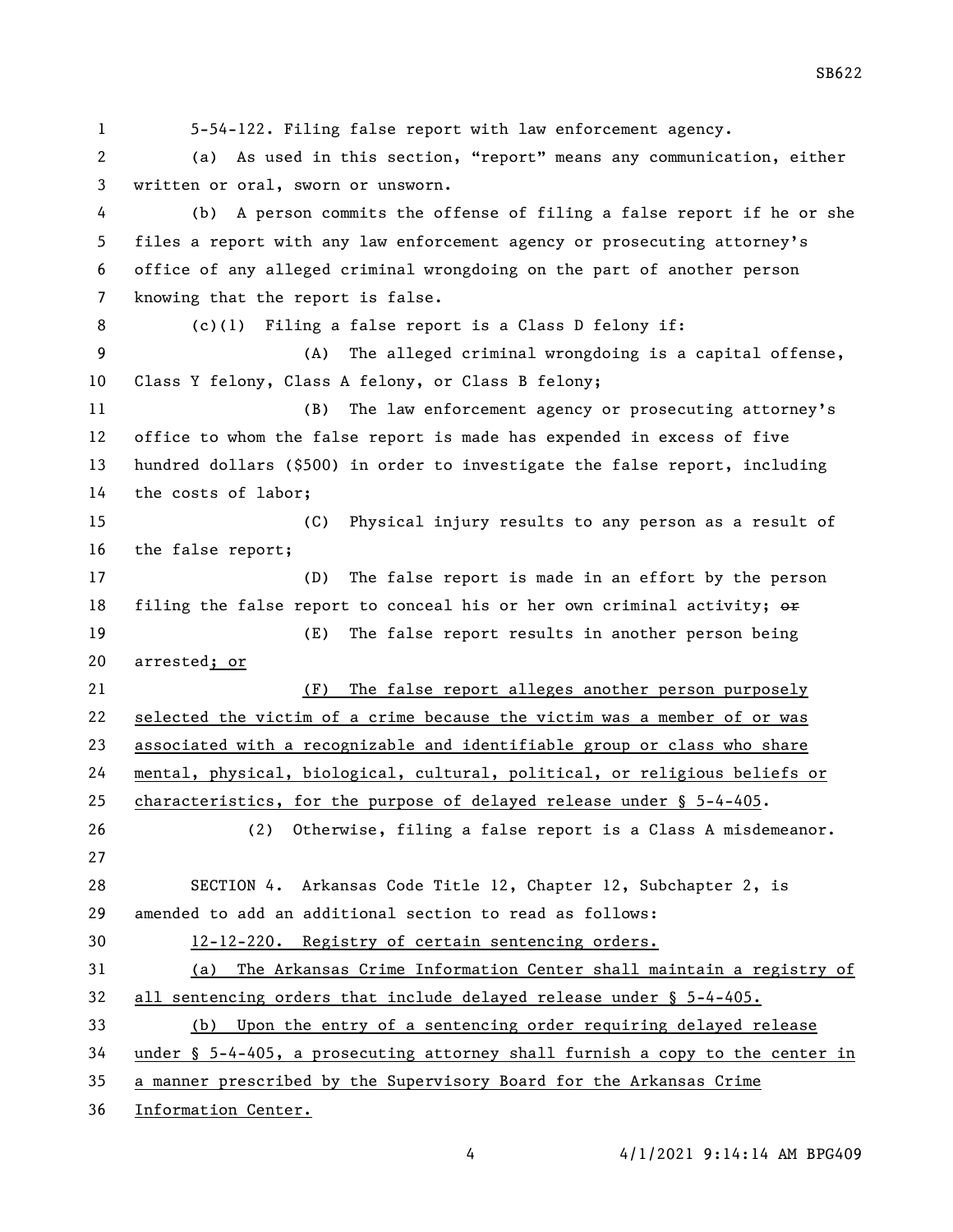(c) Data collected under this section shall be disseminated upon request to a federal, state, or local law enforcement agency, a political subdivision of the state, a state agency, the Bureau of Legislative Research, or the Attorney General. SECTION 5. Arkansas Code § 16-93-612, concerning the date when a felony offense was committed and which parole eligibility statutes apply, is amended to add an additional subsection to read as follows: (g) If the felony is an offense that is subject to delayed release under § 5-4-405 on or after the effective date of this act, the person is eligible for parole only after he or she serves at least eighty percent (80%) of his or her sentence. SECTION 6. Arkansas Code § 16-93-613 is amended to read as follows: 16-93-613. Parole eligibility — Class Y, Class A, or Class B felonies. (a) A Except for those persons subject to delayed release under § 5-4- 405, a person who commits a Class Y felony, Class A felony, or Class B felony, except those drug offenses addressed in § 16-93-618 or those Class Y felonies addressed in § 16-93-614 or § 16-93-618, and who shall be convicted and incarcerated for that felony, shall be eligible for release on parole as follows: (1) An inmate under sentence of death or life imprisonment without parole is not eligible for release on parole but may be pardoned or 24 have his or her sentence commuted by the Governor $_{\rm T}$  as provided by law; and (2)(A) An inmate sentenced to life imprisonment is not eligible for release on parole unless the sentence is commuted to a term of years by executive clemency. (B) Upon commutation, the inmate is eligible for release on parole as provided in this subchapter. (b) For parole eligibility purposes, consecutive sentences by one (1) or more courts or for one (1) or more counts are to be considered as a single commitment reflecting the cumulative sentence to be served. (c) Except as provided for under § 16-93-621, for an offense committed before, on, or after March 20, 2017, a person who was a minor at the time of committing an offense listed under subsection (a) of this section is eligible for release on parole under this section.